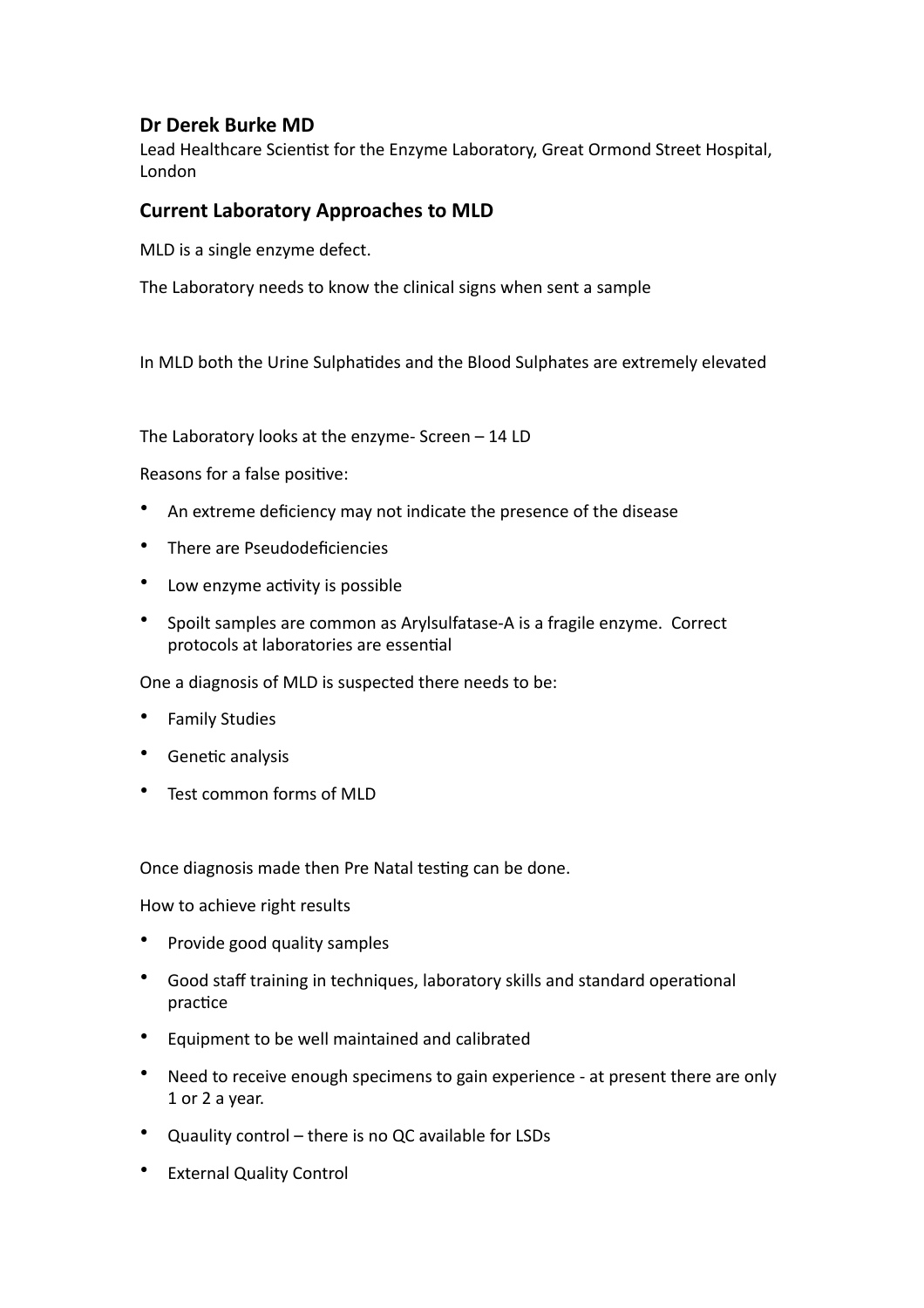- $\circ$  comparison of Lab results, again difficult as not enough results/material
- $\circ$  Labs doing different testing/standards

New Born screening 

- Enzyme testing difficult because of Pseudodefiency and technical issues when measuring Arylsulfatase-A in blood spots
- Alternative screening possibly to measure sulfatides in urine